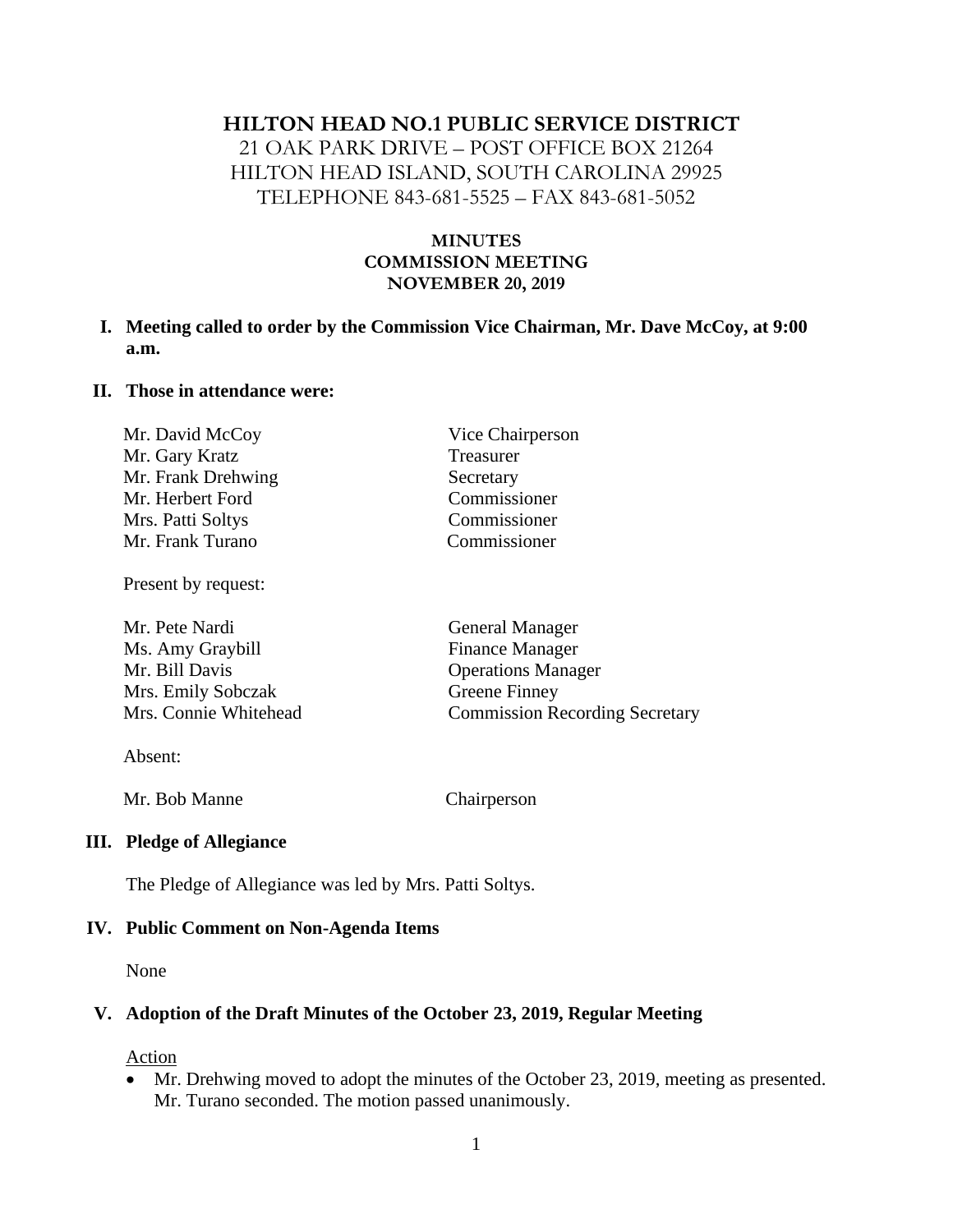## **VI. Finance Committee**

### **A. Audit Report**

Key Discussion Points

- Emily Sobczak of Greene Finney presented the FY'19 audit report.
- A copy of the auditor's presentation to the Finance Committee was included in the packet.
- The audit found the PSD to be in good financial condition as of June 30, 2019.
- There were no audit adjustments made to the internal financial statements.

## **B. CAFR**

Key Discussion Points

• Ms. Amy Graybill presented the FY'19 Comprehensive Annual Financial Report. A copy is included in the agenda packet.

#### Action

• Mr. Turano moved to adopt the FY'19 CAFR as presented. Mr. Kratz seconded. The motion passed unanimously.

### **VII. Nomination of 2020 Commission Officers**

#### Key Discussion Points

• The vice chairperson opened the floor to nominations for 2020 commission officers.

Action

- Mr. Drehwing nominated Mr. Manne for chair, Mr. McCoy for vice chair, and Mr. Kratz for treasurer.
- Mr. Kratz nominated Mr. Drehwing for secretary.
- The commission voted by consensus to adopt the officers.

## **VIII. 2020 Commission Calendar**

#### Key Discussion Points

- The proposed 2020 commission and PSD calendar was included in the FYI section of the agenda packet for review by the board.
- Mrs. Soltys is requesting the April meeting be moved to the  $29<sup>th</sup>$ .
- A vote on the calendar will be taken in December.

## **IX. Purchasing Approval**

Key Discussion Points

• In accordance with the purchasing policy, staff brought an unbudgeted emergency repair item to the board for retroactive approval.